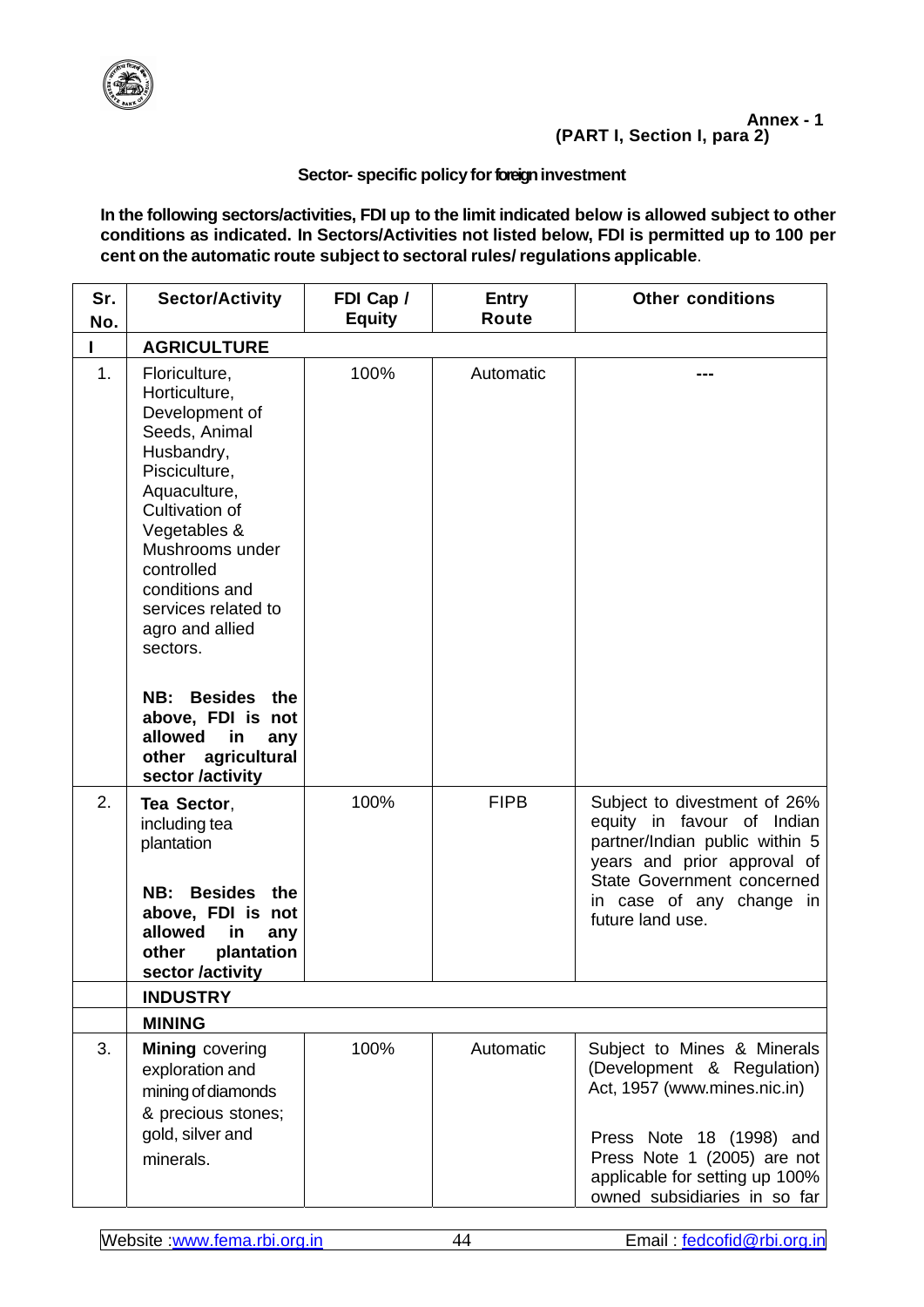

|    |                                                                                                                                                                                                                                                                                                                                                                                  |      |             | the<br>mining<br>sector<br>is<br>as<br>concerned,<br>subject<br>to<br>a<br>declaration from the applicant<br>that he has no existing joint<br>venture for the same area<br>and/ or the particular mineral.                                                                                                                                                                                                                                                                                                                                                                   |
|----|----------------------------------------------------------------------------------------------------------------------------------------------------------------------------------------------------------------------------------------------------------------------------------------------------------------------------------------------------------------------------------|------|-------------|------------------------------------------------------------------------------------------------------------------------------------------------------------------------------------------------------------------------------------------------------------------------------------------------------------------------------------------------------------------------------------------------------------------------------------------------------------------------------------------------------------------------------------------------------------------------------|
| 4. | Coal & Lignite<br>mining for captive<br>consumption by<br>power projects,<br>and iron & steel,<br>cement<br>production and<br>other eligible<br>activities permitted<br>under the Coal<br><b>Mines</b><br>(Nationalisation) Act,<br>1973.                                                                                                                                        | 100% | Automatic   | Subject to provisions of Coal<br>Mines (Nationalisation) Act,<br>1973.<br>(www.coal.nic.in)                                                                                                                                                                                                                                                                                                                                                                                                                                                                                  |
| 5. | <b>Mining and</b><br>mineral separation<br>of titanium bearing<br>minerals and ores,<br>its value addition<br>and integrated<br>activities.<br>NB: FDI will not be<br>allowed in mining<br>of "prescribed<br>substances" listed<br>in Government of<br>India notification<br>No. S.O. 61(E)<br>dated 18.1.2006<br>issued by the<br><b>Department of</b><br><b>Atomic Energy.</b> | 100% | <b>FIPB</b> | Subject to sectoral Regulations<br>and the Mines and Minerals<br>(Development & Regulation) Act,<br>1957 and the following conditions -<br>i. value addition facilities are<br>set up within India along with<br>transfer of technology;<br>ii. disposal of tailings during the<br>mineral separation shall be<br>carried out in accordance<br>with Regulations framed by<br>Atomic<br>the<br>Energy<br>Regulatory Board such as<br>Atomic Energy (Radiation<br>Protection) Rules, 2004 and<br>the Atomic Energy (Safe<br>Disposal<br>of Radioactive<br>Wastes) Rules, 1987. |
|    | <b>MANUFACTURING</b>                                                                                                                                                                                                                                                                                                                                                             |      |             |                                                                                                                                                                                                                                                                                                                                                                                                                                                                                                                                                                              |
| 6. | Alcohol-<br><b>Distillation &amp;</b><br><b>Brewing</b>                                                                                                                                                                                                                                                                                                                          | 100% | Automatic   | Subject<br>license<br>to<br>by<br>appropriate authority.                                                                                                                                                                                                                                                                                                                                                                                                                                                                                                                     |
| 7. | Cigars &<br>Cigarettes-<br><b>Manufacture</b>                                                                                                                                                                                                                                                                                                                                    | 100% | <b>FIPB</b> | Subject to industrial license<br><b>Industries</b><br>under<br>the<br>(Development & Regulation)<br>Act, 1951.                                                                                                                                                                                                                                                                                                                                                                                                                                                               |
| 8. | Coffee &<br><b>Rubber</b><br>processing &<br>warehousing                                                                                                                                                                                                                                                                                                                         | 100% | Automatic   |                                                                                                                                                                                                                                                                                                                                                                                                                                                                                                                                                                              |
| 9. | <b>Defence</b><br>production                                                                                                                                                                                                                                                                                                                                                     | 26%  | <b>FIPB</b> | Subject<br>licensing<br>under<br>to                                                                                                                                                                                                                                                                                                                                                                                                                                                                                                                                          |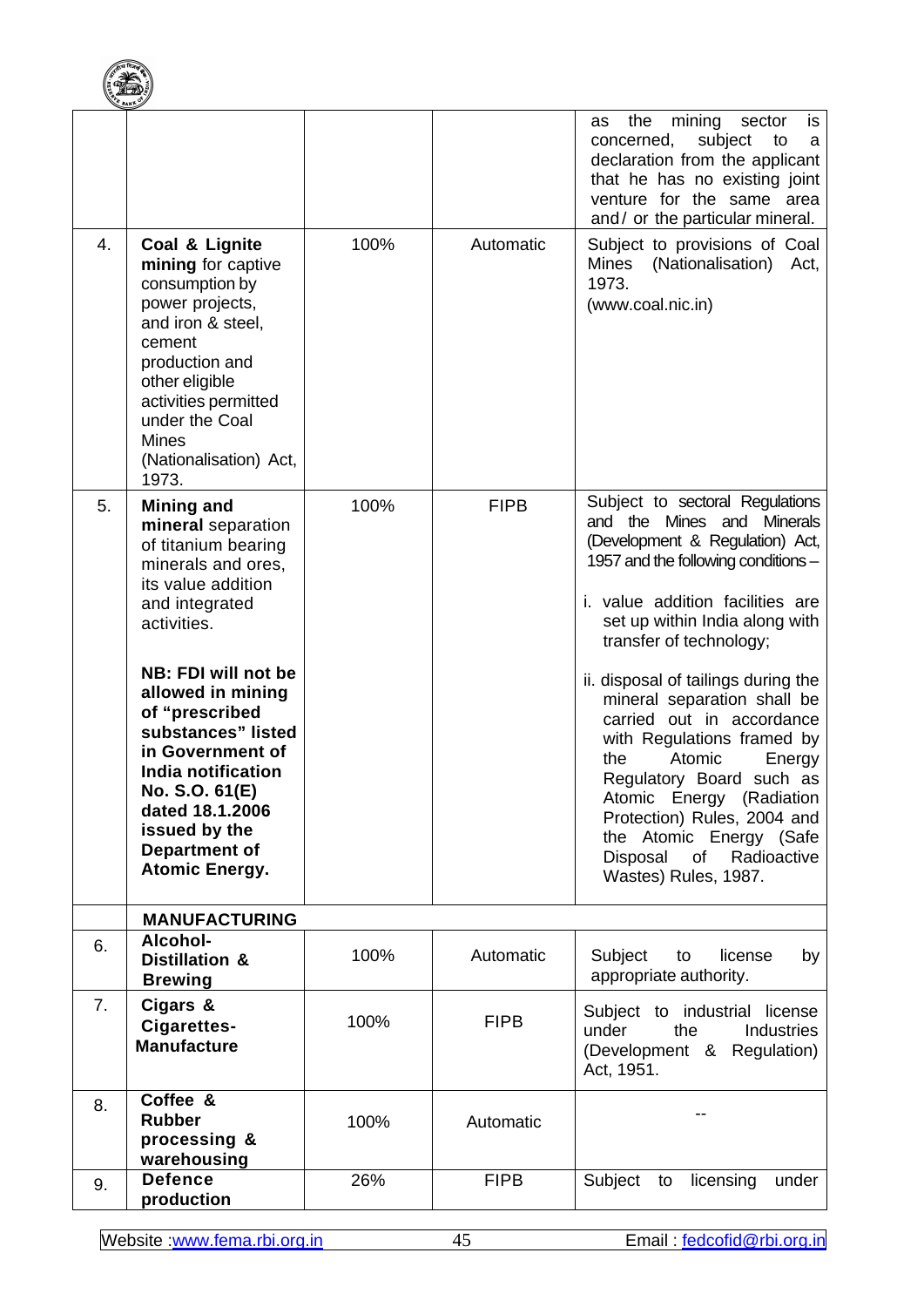

|     |                                                                                                                                                                                |                                                     |                              | Industries<br>(Development<br>&<br>Regulation) Act, 1951<br>and<br>guidelines on FDI in production<br>of arms & ammunition.                                          |
|-----|--------------------------------------------------------------------------------------------------------------------------------------------------------------------------------|-----------------------------------------------------|------------------------------|----------------------------------------------------------------------------------------------------------------------------------------------------------------------|
| 10. | <b>Hazardous</b><br>chemicals, viz.,<br>hydrocyanic acid<br>and its derivatives;<br>phosgene and its<br>derivatives; and<br>isocyanates and<br>diisocyantes of<br>hydrocarbon. | 100%                                                | Automatic                    | Subject to industrial license<br>under<br>the<br><b>Industries</b><br>(Development & Regulation)<br>Act, 1951 and other sectoral<br>Regulations.                     |
| 11. | <b>Industrial</b><br>explosives-<br>Manufacture                                                                                                                                | 100%                                                | Automatic                    | industrial license<br>Subject to<br>under<br>the<br><b>Industries</b><br>(Development & Regulation)<br>Act, 1951<br>Regulations<br>and<br>under Explosives Act, 1898 |
| 12. | <b>Drugs and</b><br><b>Pharmaceuticals</b><br>including those<br>involving use of<br>recombinant DNA<br>technology                                                             | 100%                                                | Automatic                    |                                                                                                                                                                      |
|     | <b>POWER</b>                                                                                                                                                                   |                                                     |                              |                                                                                                                                                                      |
| 13. | <b>Power</b> including<br>generation<br>(except Atomic<br>energy);<br>transmission,<br>distribution and<br>Power trading.                                                      | 100%                                                | Automatic                    | Subject to provisions of the<br>Electricity<br>2003<br>Act,<br>(www.powermin.nic.in)                                                                                 |
|     | <b>SERVICES</b>                                                                                                                                                                |                                                     |                              |                                                                                                                                                                      |
|     | <b>CIVIL AVIATION SECTOR</b>                                                                                                                                                   |                                                     |                              |                                                                                                                                                                      |
| 14. | Airports-                                                                                                                                                                      |                                                     |                              |                                                                                                                                                                      |
| a.  | Greenfield projects                                                                                                                                                            | 100%                                                | Automatic                    | Subject<br>sectoral<br>to<br><b>Regulations</b><br>notified<br>by<br>Ministry<br>Civil Aviation<br>of<br>(www.civilaviation.nic. in)                                 |
| b.  | <b>Existing projects</b>                                                                                                                                                       | 100%                                                | <b>FIPB</b><br>beyond<br>74% | Subject<br>sectoral<br>to<br><b>Regulations</b><br>notified<br>by<br>Ministry of<br>Civil Aviation<br>(www.civilaviation.nic. in)                                    |
| 15. | <b>Services</b>                                                                                                                                                                |                                                     |                              | Air Transport Services including Domestic Scheduled Passenger Airlines; Non-<br>Schedules Airlines; Chartered Airlines; Cargo Airlines; Helicopter and Seaplane      |
| a.  | Air<br><b>Scheduled</b><br><b>Transport</b><br>Services/<br><b>Domestic</b>                                                                                                    | 49%- FDI;<br>100%- for<br><b>NRIS</b><br>investment | Automatic                    | direct<br>Subject to<br>no<br>or<br>indirect<br>participation<br>by<br>foreign airlines and Sectoral<br>Regulations.                                                 |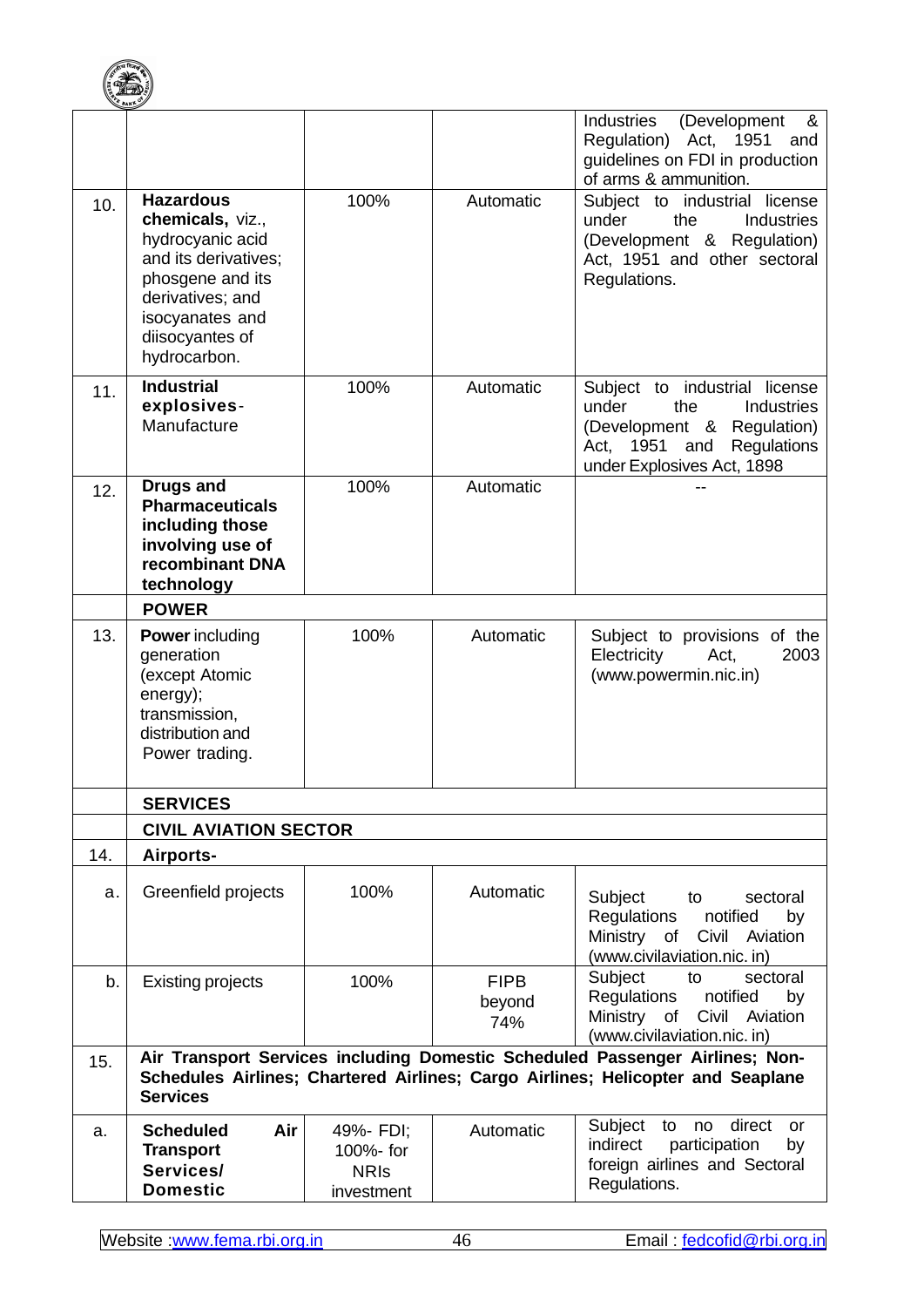

| <b>SANK</b> | <b>Scheduled</b><br><b>Passenger</b><br><b>Airline</b>                                                                                   |                                                                                        |             | (www.civilaviation.nic. in)                                                                                                                                                                                                                                                                                                                                   |
|-------------|------------------------------------------------------------------------------------------------------------------------------------------|----------------------------------------------------------------------------------------|-------------|---------------------------------------------------------------------------------------------------------------------------------------------------------------------------------------------------------------------------------------------------------------------------------------------------------------------------------------------------------------|
| b.          | <b>Non-Scheduled Air</b><br><b>Transport Service /</b><br><b>Non-Scheduled</b><br>airlines, Chartered<br>airlines, and Cargo<br>airlines | 74%- FDI<br>100%- for<br><b>NRIS</b><br>investment                                     | Automatic   | direct<br>Subject<br>no<br>to<br>or<br>indirect<br>participation<br>by<br>airlines<br>foreign<br>Non-<br>in<br>Scheduled and<br>Chartered<br>airlines. Foreign airlines are<br>allowed to participate in the<br>of<br>equity<br>companies<br>airlines.<br>operating<br>Cargo<br>subject to<br>Also<br>sectoral<br>Regulations.<br>(www.civilaviation.nic. in) |
| c.          | <b>Helicopter Services</b><br>/ Seaplane services<br>requiring DGCA<br>approval                                                          | 100%                                                                                   | Automatic   | Foreign airlines are allowed<br>to participate in the equity of<br>companies<br>operating<br>Helicopter<br>seaplane<br>and<br>airlines. Also<br>subject<br>to<br>sectoral Regulations.<br>(www.civilaviation.nic. in)                                                                                                                                         |
| 16.         | <b>Other services under Civil Aviation Sector</b>                                                                                        |                                                                                        |             |                                                                                                                                                                                                                                                                                                                                                               |
| a.          | <b>Ground Handling</b><br><b>Services</b>                                                                                                | 74%- FDI<br>100%- for<br><b>NRIS</b><br>investment                                     | Automatic   | Subject<br>sectoral<br>to<br><b>Regulations</b><br>security<br>and<br>clearance.                                                                                                                                                                                                                                                                              |
| b.          | <b>Maintenance and</b><br>Repair<br>organizations;<br>flying<br>training<br>institutes;<br>and<br>technical training<br>institutions     | 100%                                                                                   | Automatic   |                                                                                                                                                                                                                                                                                                                                                               |
| 17.         | <b>Asset</b><br><b>Reconstruction</b><br><b>Companies</b>                                                                                | 49%<br>(only FDI)                                                                      | <b>FIPB</b> | Where<br>individual<br>any<br>investment exceeds 10% of<br>equity,<br>provisions<br>of<br>the<br>Section<br>3(3)<br>(f)<br>of<br>Securitization<br>and<br>Reconstruction<br>of Financial<br>Assets and Enforcement of<br>Security Interest Act,<br>2002<br>should<br>with.<br>be complied<br>(www.finmin.nic.in)                                              |
| 18.         | <b>Banking -</b><br><b>Private sector</b>                                                                                                | 74%<br>(FDI+FII)<br>Within this<br>limit, FII<br>investment<br>not to<br>exceed<br>49% | Automatic   | Subject to guidelines for setting<br>up branches / subsidiaries of<br>foreign banks issued by RBI.<br>(www.rbi.org.in)                                                                                                                                                                                                                                        |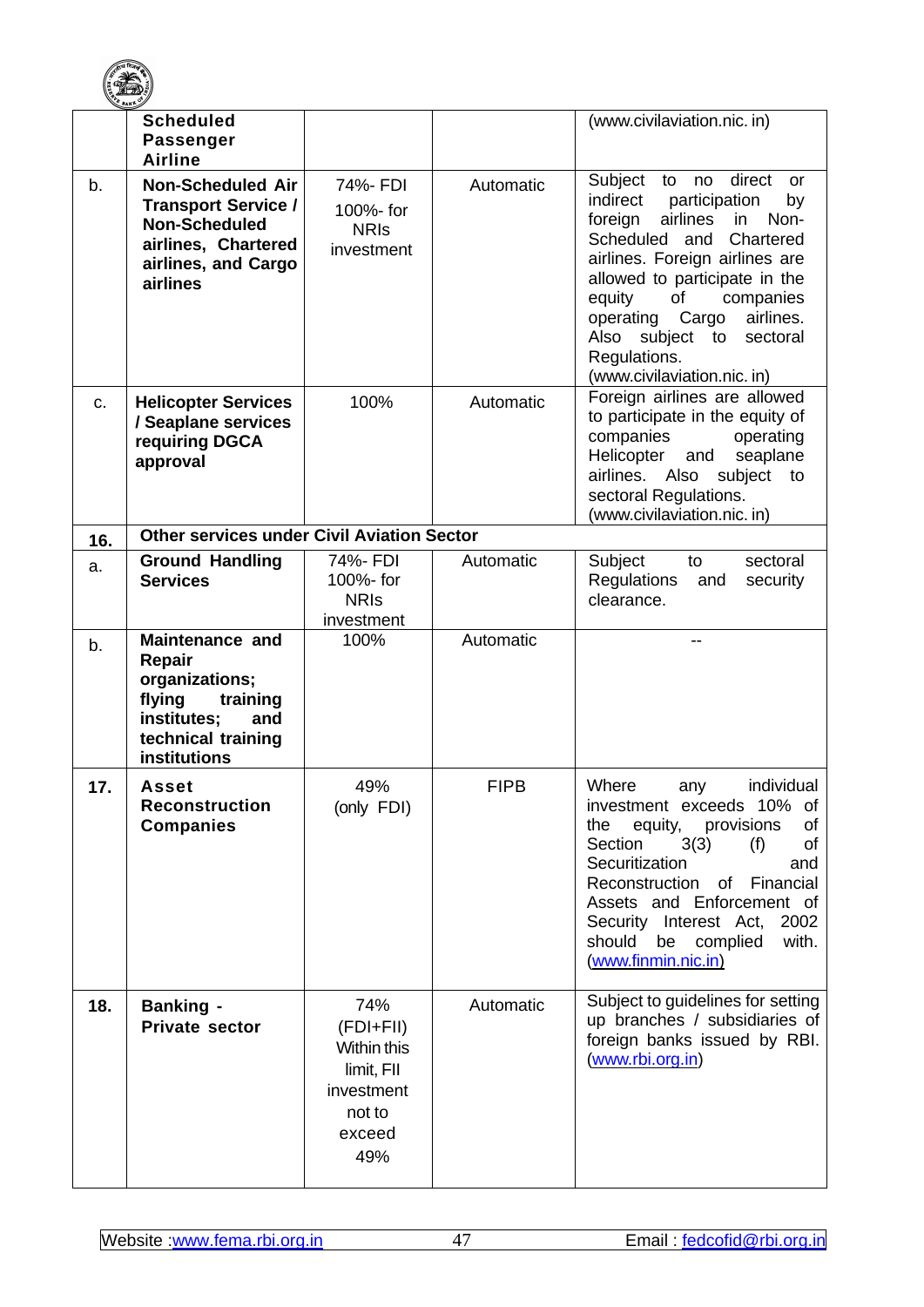

| 19.          | <b>Broadcasting</b>                                                                                                                                                                                                                         |                                                                                               |             |                                                                                                                                                                                                                                                                                                                              |
|--------------|---------------------------------------------------------------------------------------------------------------------------------------------------------------------------------------------------------------------------------------------|-----------------------------------------------------------------------------------------------|-------------|------------------------------------------------------------------------------------------------------------------------------------------------------------------------------------------------------------------------------------------------------------------------------------------------------------------------------|
| a.           | <b>FM Radio</b>                                                                                                                                                                                                                             | $FDI + FII$<br>investment<br>up to 20%                                                        | <b>FIPB</b> | Subject to guidelines notified by<br>Information<br>Ministry<br>of<br>&<br>Broadcasting. (www.mib.nic.in)                                                                                                                                                                                                                    |
| b.           | Cable network                                                                                                                                                                                                                               | 49%<br>(FDI+FII)                                                                              | <b>FIPB</b> | Subject to Cable Television<br>Network Rules (1994), notified<br>by Ministry of Information &<br>Broadcasting.<br>(www.mib.nic.in)                                                                                                                                                                                           |
| c.           | Direct-To-Home                                                                                                                                                                                                                              | 49%<br>(FDI+FII).<br><b>Within this</b><br>limit, FDI<br>component<br>not to<br>exceed<br>20% | <b>FIPB</b> | Subject to guidelines issued by<br>Ministry<br>of<br>Information<br>&<br>Broadcasting. (www.mib.nic.in)                                                                                                                                                                                                                      |
| d.           | Setting up<br>hardware facilities<br>such as up-linking,<br>HUB, etc.                                                                                                                                                                       | 49%<br>(FDI+FII)                                                                              | <b>FIPB</b> | Subject to Up-linking Policy<br>notified<br>by<br>Ministry<br>of<br>Information &<br>Broadcasting.<br>(www.mib.nic.in)                                                                                                                                                                                                       |
| е.           | Up-linking a News<br>& Current Affairs<br><b>TV Channel</b>                                                                                                                                                                                 | 26%<br>(FDI+FII)                                                                              | <b>FIPB</b> | Subject to guidelines issued by<br>Information<br>Ministry<br>of<br>&<br>Broadcasting. (www.mib.nic.in)                                                                                                                                                                                                                      |
| $f_{\rm{r}}$ | Up-linking a Non-<br>news & Current<br>Affairs TV<br>Channel                                                                                                                                                                                | 100%                                                                                          | <b>FIPB</b> | Subject to guidelines issued by<br>Ministry of<br>Information<br>&<br>Broadcasting. (www.mib.nic.in)                                                                                                                                                                                                                         |
| 20.          | <b>Commodity</b><br><b>Exchanges</b>                                                                                                                                                                                                        | 49%<br>(FDI+FII)<br>$FDI - 26%$<br>$FII - 23%$                                                | <b>FIPB</b> | purchases<br>FII<br>shall<br>be<br>restricted to secondary market<br>only.<br>Subject<br>regulations<br>to<br>specified<br>by<br>concerned<br>Regulators.                                                                                                                                                                    |
| 21.          | <b>Construction</b><br><b>Development</b><br>projects, including<br>housing,<br>commercial<br>premises, resorts,<br>educational<br>institutions,<br>recreational<br>facilities, city<br>and regional<br>level infrastructure,<br>townships. | 100%                                                                                          | Automatic   | Subject to conditions notified<br>vide Press Note 2<br>(2005 Series) including:<br>Minimum capitalization of<br>а.<br>US\$ 10 million for wholly<br>owned subsidiaries and US\$<br>5 million for joint venture.<br>The funds would have to be<br>brought within six months of<br>commencement of business<br>of the Company. |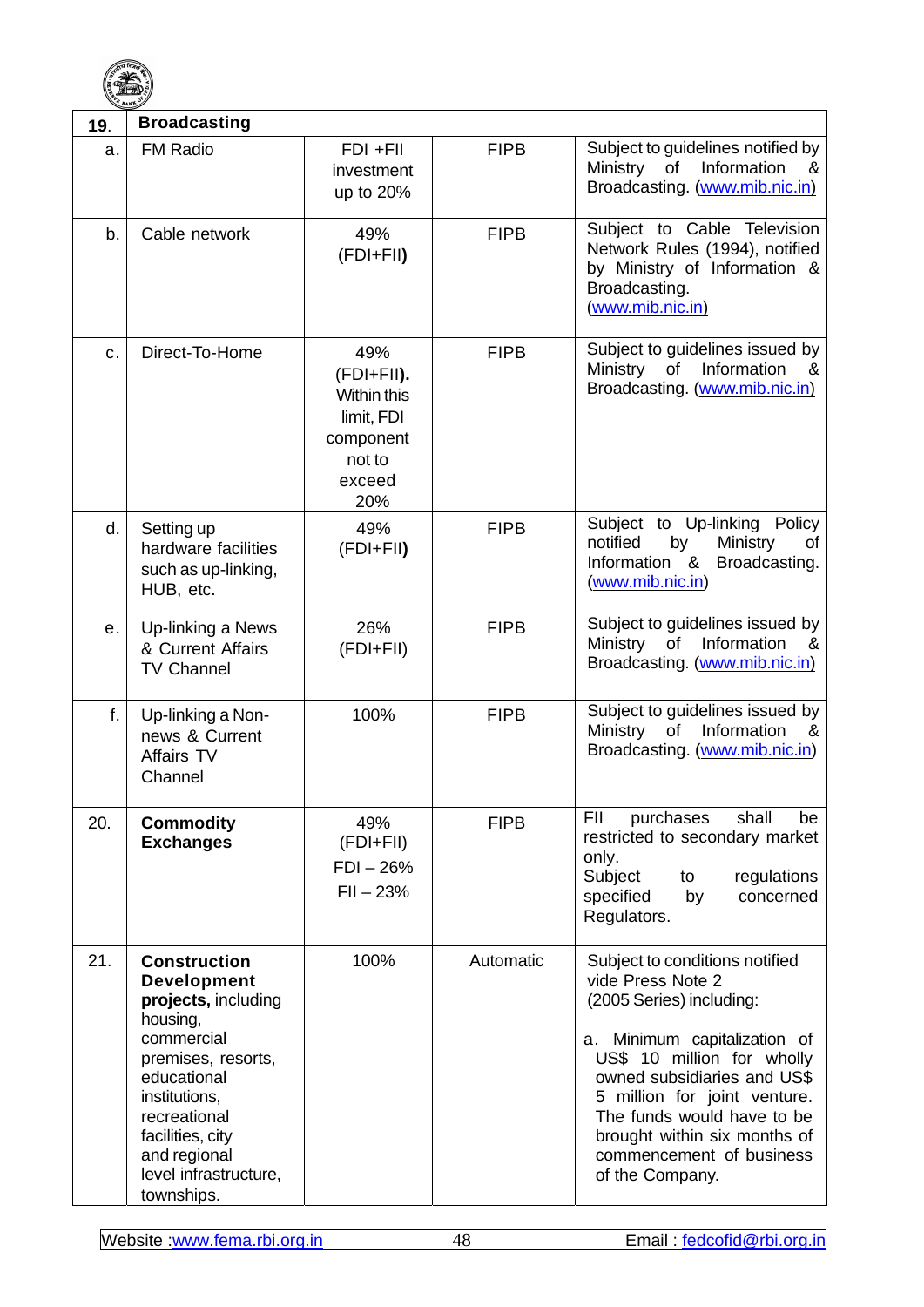|     | NB:<br><b>FDI</b><br>is<br>not<br>allowed<br>Real<br>in<br><b>Estate Business</b>                                                                                   |                                                                                        |             | Minimum<br>be<br>b.<br>area<br>to<br>developed<br>under<br>each<br>project- 10 hectares in case<br>of development of serviced<br>housing plots; and built-up<br>area of 50,000 sq. mts. in<br><b>of</b><br>construction<br>case<br>development project; and<br>any of the above in case of<br>a combination project.<br>[Note 1: For investment by<br>NRIS,<br>the<br>conditions<br>mentioned in Press Note 2<br>(2005) are not applicable.<br>Note 2: For investment in<br>SEZs, Hotels & Hospitals,<br>conditions mentioned in<br>Press Note 2(2005) are not<br>applicable ] |
|-----|---------------------------------------------------------------------------------------------------------------------------------------------------------------------|----------------------------------------------------------------------------------------|-------------|--------------------------------------------------------------------------------------------------------------------------------------------------------------------------------------------------------------------------------------------------------------------------------------------------------------------------------------------------------------------------------------------------------------------------------------------------------------------------------------------------------------------------------------------------------------------------------|
| 22. | <b>Courier services</b><br>for carrying<br>packages, parcels<br>and other items<br>which do not come<br>within the ambit of<br>the Indian Post<br>Office Act, 1898. | 100%                                                                                   | <b>FIPB</b> | Subject to existing laws and<br>exclusion of activity relating to<br>distribution of letters, which is<br>exclusively reserved for the<br>State. (www.indiapost.gov.in)                                                                                                                                                                                                                                                                                                                                                                                                        |
| 23. | <b>Infrastructure</b><br>companies in<br>securities markets<br>namely, Stock<br>Exchanges,<br>Depositories and<br>Clearing<br>Corporations                          | 49%<br>$(FDI + FII)$<br>$FDI - 26%$<br>$FII - 23%$                                     | <b>FIPB</b> | FII<br>purchases<br>shall<br>be<br>restricted to secondary market.<br>Subject<br>regulations<br>to<br>specified<br>by<br>concerned<br>Regulators.                                                                                                                                                                                                                                                                                                                                                                                                                              |
| 24. | <b>Credit Information</b><br>Companies(CIC)                                                                                                                         | 49%<br>$(FDI + FI)$<br>Within this<br>limit, FII<br>investment<br>not to exceed<br>24% | <b>FIPB</b> | Foreign Investment in CIC<br>be<br>will<br>subject to Credit<br>Information<br>Companies<br>(Regulation) Act, 2005.<br>Subject<br>regulations<br>to<br>specified<br>by<br>concerned<br>Regulators.                                                                                                                                                                                                                                                                                                                                                                             |
| 25. | <b>Industrial Parks</b><br>both setting up<br>and in established<br><b>Industrial Parks</b>                                                                         | 100%                                                                                   | Automatic   | Conditions<br>Press<br><b>Note</b><br>in<br>2(2005)<br>for<br>applicable<br>construction<br>development<br>projects would<br>not apply<br>provided the Industrial Parks<br>with<br>the<br>under-<br>meet<br>mentioned conditions-<br>i. it would comprise of a<br>minimum of 10 units and                                                                                                                                                                                                                                                                                      |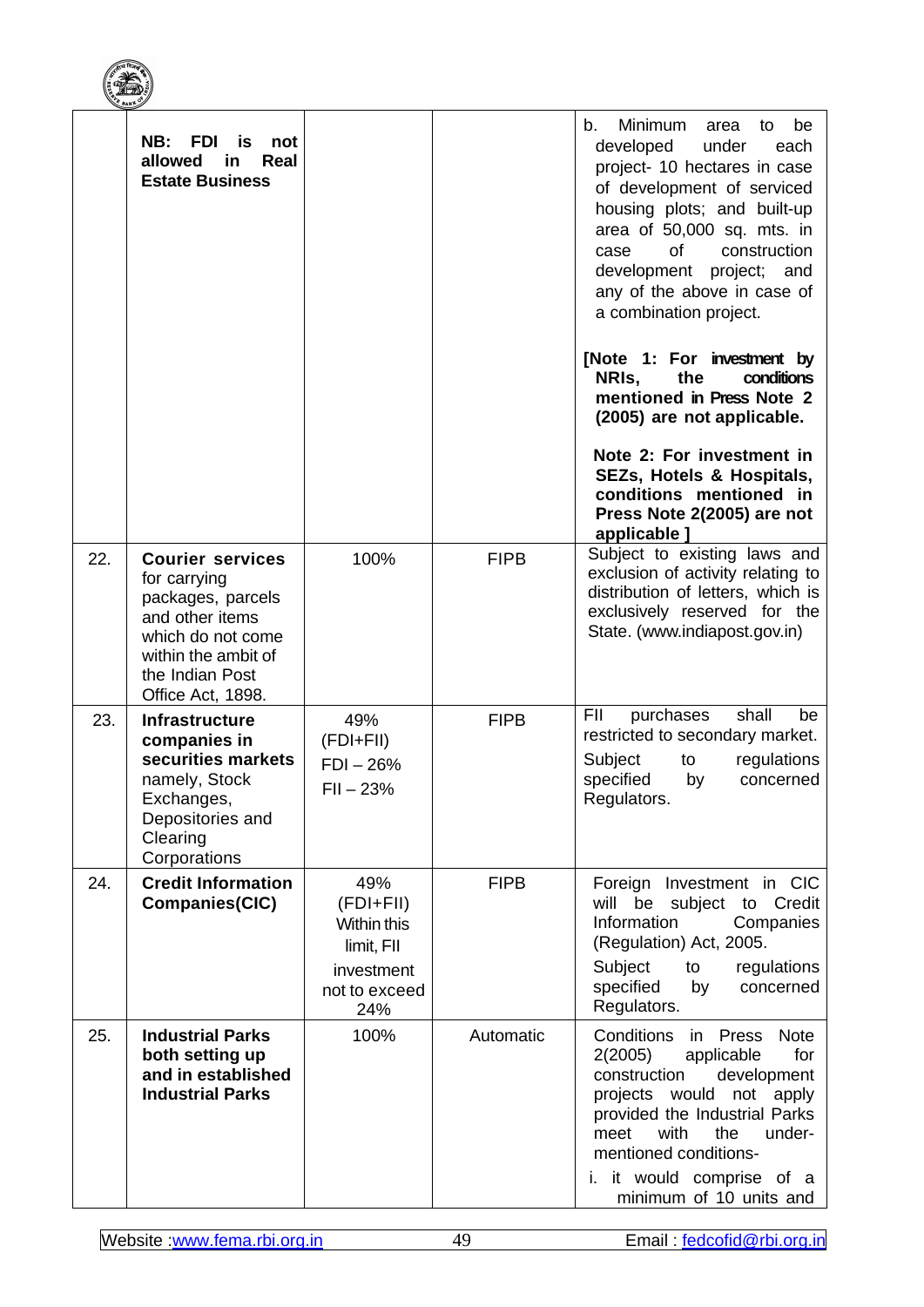

| 26.  | <b>Insurance</b>                                                                               | 26%  | Automatic   | no single unit shall occupy<br>more than 50% of the<br>allocable area and ;<br>ii. the minimum percentage of<br>the area to be allocated<br>for industrial activity shall<br>not be less than 66% of<br>the total allocable area.<br>Subject to licensing by the<br>Insurance<br>Regulatory<br>&<br><b>Development Authority</b>                                                                                                                     |
|------|------------------------------------------------------------------------------------------------|------|-------------|------------------------------------------------------------------------------------------------------------------------------------------------------------------------------------------------------------------------------------------------------------------------------------------------------------------------------------------------------------------------------------------------------------------------------------------------------|
| 27.  | Investing<br>companies in<br>infrastructure /<br>services sector<br>(except telecom<br>sector) | 100% | <b>FIPB</b> | (www.irda.nic.in)<br>Where there is a prescribed<br>cap for foreign investment,<br>only the direct investment<br>will be considered for the<br>prescribed cap and foreign<br>investment in an investing<br>company will not be set off<br>against this cap provided the<br>foreign direct investment in<br>such<br>investing<br>company<br>does not exceed 49% and<br>management of<br>the<br>the<br>investing company is with<br>the Indian owners. |
| 28.  | <b>Non-Banking Finance Companies</b>                                                           |      |             |                                                                                                                                                                                                                                                                                                                                                                                                                                                      |
| i)   | <b>Merchant</b>                                                                                |      |             |                                                                                                                                                                                                                                                                                                                                                                                                                                                      |
| ii)  | banking<br><b>Underwriting</b>                                                                 | 100% | Automatic   | Subject to:<br>Minimum<br>capitalization<br>a.<br>norms for fund based<br>NBFCs - US\$ 0.5 million<br>to be brought upfront for                                                                                                                                                                                                                                                                                                                      |
| iii) | <b>Portfolio</b><br><b>Management</b><br><b>Services</b>                                       |      |             | FDI up to 51%; US\$ 5<br>million to be brought<br>upfront for FDI above<br>51% and up to 75%;                                                                                                                                                                                                                                                                                                                                                        |
| iv)  | <b>Investment</b><br><b>Advisory</b><br><b>Services</b>                                        |      |             | and US\$ 50 million out of<br>which US\$ 7.5 million to<br>be brought upfront and<br>balance<br>the<br>in<br>24<br>months, for FDI beyond                                                                                                                                                                                                                                                                                                            |
| V)   | <b>Financial</b><br><b>Consultancy</b>                                                         |      |             | 75% and up to 100%.                                                                                                                                                                                                                                                                                                                                                                                                                                  |
| vi)  | <b>Stock Broking</b>                                                                           |      |             | Minimum<br>capitalization<br>b.<br>for<br>non-fund<br>norms<br>based NBFC activities-                                                                                                                                                                                                                                                                                                                                                                |
| vii) | <b>Asset</b><br><b>Management</b>                                                              |      |             | US\$ 0.5 million.<br>c. Foreign investors can set<br>100%<br>operating<br>up                                                                                                                                                                                                                                                                                                                                                                         |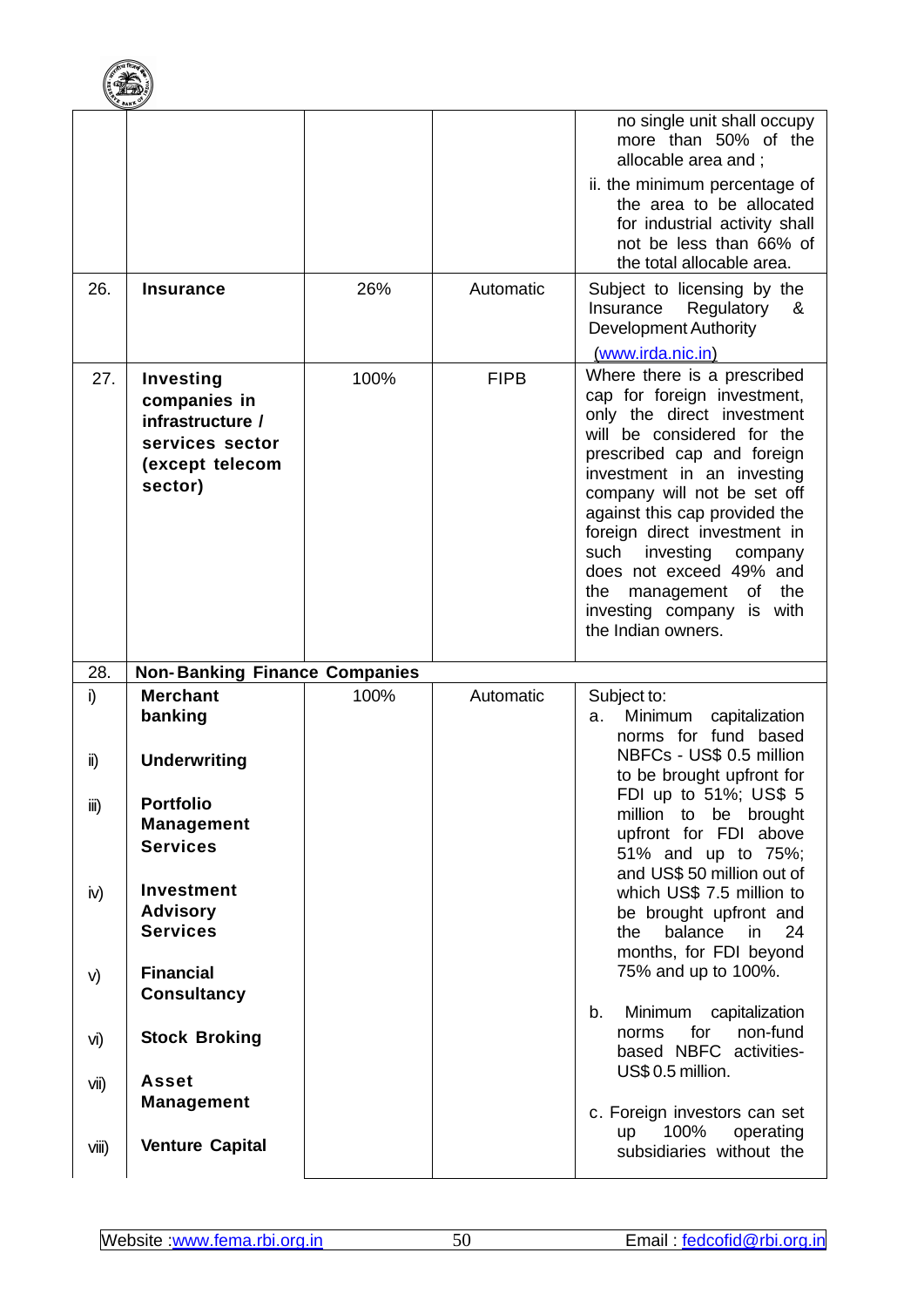| ix)    | <b>Custodial</b><br><b>Services</b>                                                                                                                                      |                                         |                                                  | condition to disinvest a<br>minimum of 25% of its<br>equity to Indian entities                                                      |
|--------|--------------------------------------------------------------------------------------------------------------------------------------------------------------------------|-----------------------------------------|--------------------------------------------------|-------------------------------------------------------------------------------------------------------------------------------------|
| X)     | <b>Factoring</b>                                                                                                                                                         |                                         |                                                  | subject to bringing<br>in<br>US\$ 50 million without                                                                                |
| xi)    | <b>Credit Rating</b><br><b>Agencies</b><br><b>Leasing &amp; Finance</b>                                                                                                  |                                         |                                                  | restriction<br>any<br><b>on</b><br>number<br>of<br>operating<br>without<br>subsidiaries<br>additional<br>bringing                   |
| Xii)   |                                                                                                                                                                          |                                         |                                                  | capital.                                                                                                                            |
| xiii)  | <b>Housing</b><br><b>Finance</b>                                                                                                                                         |                                         |                                                  | Joint venture operating<br>d.<br>NBFCs that have 75%<br>or less than 75% foreign                                                    |
| xiv)   | <b>Forex Broking</b>                                                                                                                                                     |                                         |                                                  | investment will also be<br>allowed<br>to<br>set<br><b>up</b>                                                                        |
| XV)    | <b>Credit card</b><br><b>Business</b>                                                                                                                                    |                                         |                                                  | subsidiaries<br>for<br>undertaking other NBFC<br>activities subject to the<br>subsidiaries<br>also                                  |
| XVI)   | <b>Money</b><br>changing<br>business                                                                                                                                     |                                         |                                                  | the<br>complying<br>with<br>applicable<br>minimum<br>capital inflow.                                                                |
| xvii)  | <b>Micro credit</b>                                                                                                                                                      |                                         |                                                  | Compliance with<br>the<br>е.<br>guidelines of the RBI.                                                                              |
|        |                                                                                                                                                                          |                                         |                                                  |                                                                                                                                     |
| XVIII) | <b>Rural credit</b>                                                                                                                                                      |                                         |                                                  |                                                                                                                                     |
| 29.    | Petroleum & Natural Gas sector                                                                                                                                           |                                         |                                                  |                                                                                                                                     |
| a.     | Refining                                                                                                                                                                 | 49% in<br>case of<br>PSU <sub>s</sub> . | <b>FIPB</b><br>(in case of<br>PSU <sub>s</sub> ) | Subject to Sectoral policy<br>and no divestment or dilution<br>domestic equity<br>the<br>οf<br>in<br>existing PSUs.                 |
|        |                                                                                                                                                                          | 100% in<br>case of<br>Private           | Automatic<br>(in case of<br>private              | (www.petroleum.nic.in)                                                                                                              |
| b.     | Other than<br>Refining and<br>including market<br>study and<br>formulation;<br>investment/<br>financing; setting<br>up infrastructure<br>for marketing in<br>Petroleum & | companies<br>100%                       | companies)<br>Automatic                          | Subject<br>sectoral<br>to<br>Regulations<br>issued<br>by<br>Ministry of<br>Petroleum<br>&<br>Natural Gas.<br>(www.petroleum.nic.in) |
|        | Natural Gas sector.                                                                                                                                                      |                                         |                                                  |                                                                                                                                     |
| 30.    | <b>Print Media</b>                                                                                                                                                       |                                         |                                                  |                                                                                                                                     |
| a.     | Publishing of<br>newspaper and<br>periodicals<br>dealing with<br>news<br>and<br>current affairs                                                                          | 26%                                     | <b>FIPB</b>                                      | Subject to guidelines notified by<br>Information<br>Ministry<br>of<br>&<br>Broadcasting. (www.mib.nic.in)                           |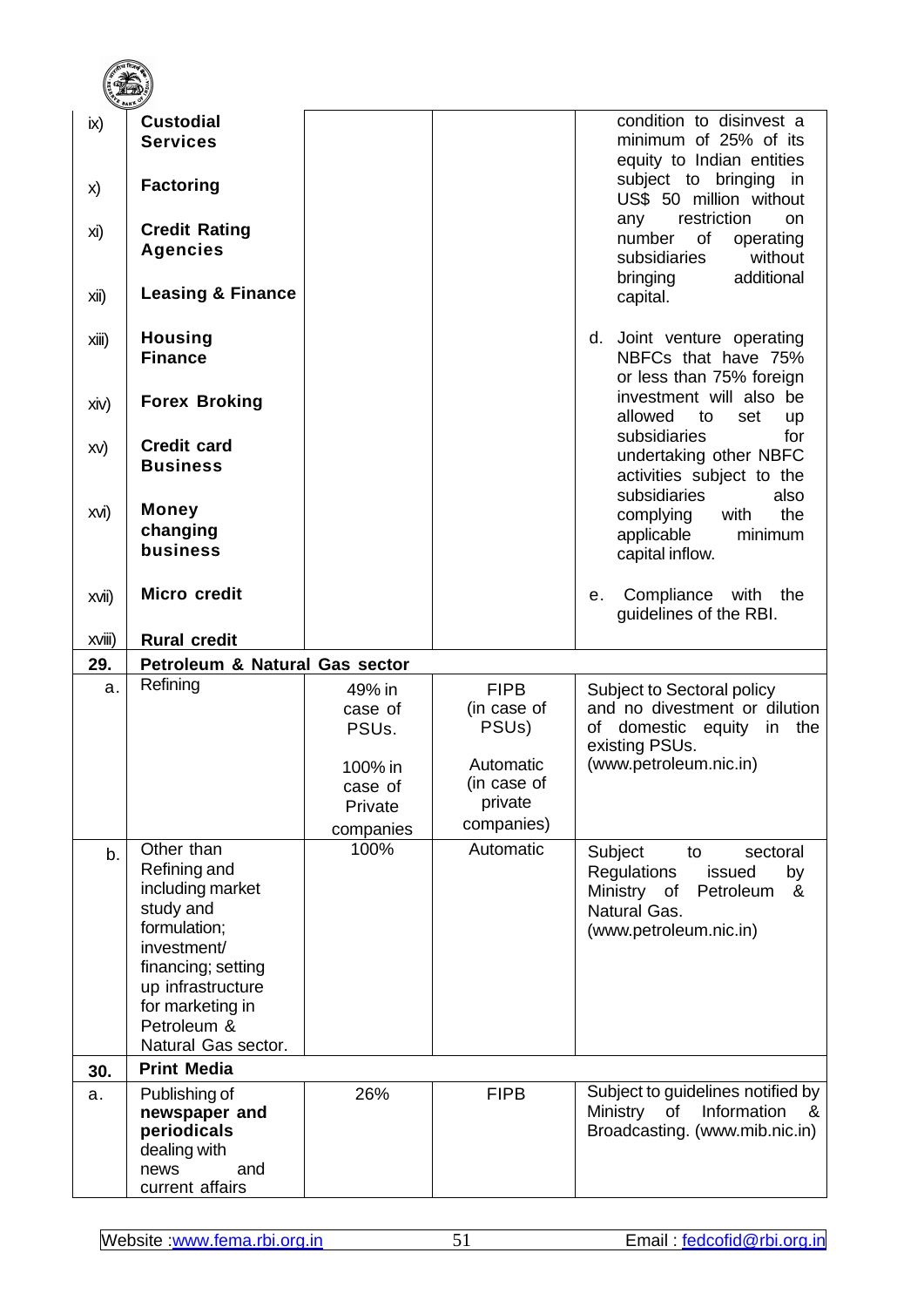|     | <b>THE BANK OF</b>                                                                                                                                                                                                                                                                                                |                                                                                                                                                                                                               |                                                             |                                                                                                                                                                                                                                                                                                       |
|-----|-------------------------------------------------------------------------------------------------------------------------------------------------------------------------------------------------------------------------------------------------------------------------------------------------------------------|---------------------------------------------------------------------------------------------------------------------------------------------------------------------------------------------------------------|-------------------------------------------------------------|-------------------------------------------------------------------------------------------------------------------------------------------------------------------------------------------------------------------------------------------------------------------------------------------------------|
| b.  | <b>Publishing of</b><br>scientific<br>magazines/<br>specialty<br>journals/<br>periodicals                                                                                                                                                                                                                         | 100%                                                                                                                                                                                                          | <b>FIPB</b>                                                 | Subject to guidelines issued by<br><b>Ministry</b><br>of<br>Information<br>&<br>Broadcasting. (www.mib.nic.in)                                                                                                                                                                                        |
| 31. | <b>Telecommunications</b>                                                                                                                                                                                                                                                                                         |                                                                                                                                                                                                               |                                                             |                                                                                                                                                                                                                                                                                                       |
| a.  | Basic and<br>cellular, Unified<br>Access Services,<br>National/<br>International<br>Long Distance,<br>V-Sat, Public<br><b>Mobile Radio</b><br>Trunked<br><b>Services</b><br>(PMRTS),<br>Global Mobile<br>Personal<br>Communications<br><b>Services</b><br>(GMPCS) and<br>other value<br>added telecom<br>services | 74%<br>(Including<br>FDI, FII,<br>NRI,<br>FCCBs,<br>ADRs,<br>GDRs,<br>convertible<br>preference<br>shares, and<br>proportio-<br>nate<br>foreign<br>equity in<br>Indian<br>promoters/<br>Investing<br>Company) | Automatic<br>up to<br>49%.<br><b>FIPB</b><br>beyond<br>49%. | Subject to guidelines notified in<br>the Press Note 3(2007 Series)<br>dated April 19, 2007.                                                                                                                                                                                                           |
| b.  | <b>ISP</b> with<br>gateways, radio-<br>end-to-end<br>paging,<br>bandwidth.                                                                                                                                                                                                                                        | 74%                                                                                                                                                                                                           | Automatic<br>up to 49%.<br><b>FIPB</b><br>beyond<br>49%.    | Subject<br>licensing<br>to<br>and<br>security requirements notified<br>Department<br>by<br>the<br>оf<br>Telecommunications.<br>(www.dotindia.com)                                                                                                                                                     |
| c.  | (a) ISP without<br>gateway;<br>(b) infrastructure<br>provider<br>providing dark<br>fibre, r ight of<br>way, duct space,<br>tower (Category I);<br>(c) electronic mail<br>and voice mail.                                                                                                                          | 100%                                                                                                                                                                                                          | Automatic<br>up to 49%.<br><b>FIPB</b><br>beyond<br>49%.    | Subject to the condition that<br>such companies shall divest<br>26% of their equity in favour<br>of Indian public in 5 years, if<br>these companies are listed<br>in other parts of the world.<br>Also subject to licensing and<br>security<br>requirements,<br>where required.<br>(www.dotindia.com) |
| d.  | Manufacture of<br>telecom<br>equipments                                                                                                                                                                                                                                                                           | 100%                                                                                                                                                                                                          | Automatic                                                   | Subject<br>sectoral<br>to<br>requirements.<br>(www.dotindia.com)                                                                                                                                                                                                                                      |
| 32. | <b>Trading</b>                                                                                                                                                                                                                                                                                                    |                                                                                                                                                                                                               |                                                             |                                                                                                                                                                                                                                                                                                       |
| a.  | Wholesale/cash<br>& carry trading                                                                                                                                                                                                                                                                                 | 100%                                                                                                                                                                                                          | Automatic                                                   |                                                                                                                                                                                                                                                                                                       |

**CONTRACTOR**